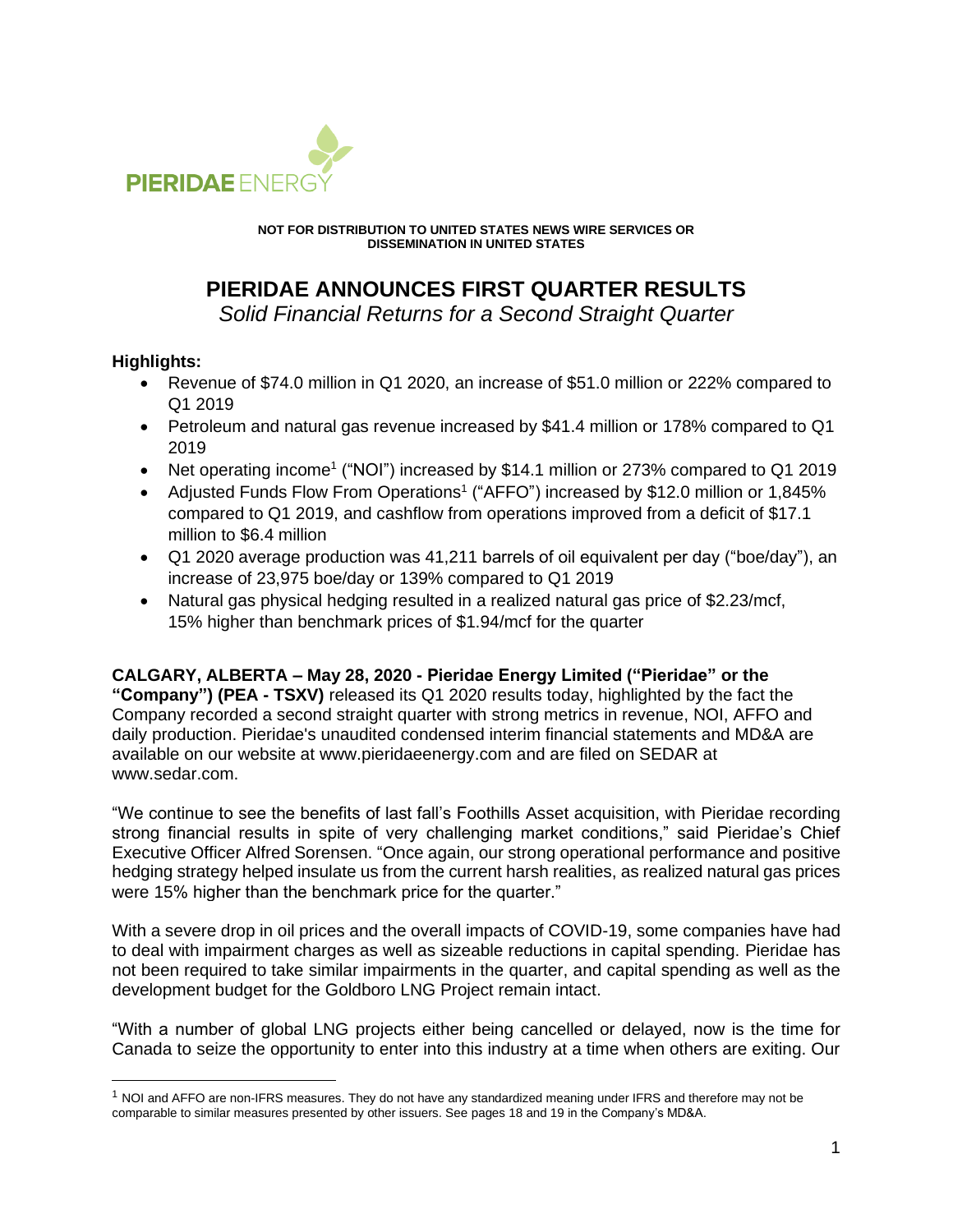Goldboro LNG Project is sound and supports the fundamental principles of First Nations reconciliation; interlocks with the goals of the Paris Climate Accord; would create good paying, middle-class jobs across the country; and opens up new energy trade routes to get sustainablyproduced Canadian natural gas to global markets," concluded Sorensen.

## **Q1 2020 Financial & Operations Highlights**

Revenue of \$74.0 million in Q1 2020 increased by \$51.0 million or 222% compared to Q1 2019. This was due to three full months of operations from the combined natural gas and midstream assets purchased in 2018 and 2019. Third party processing fees together with expanded NGL and condensate production also contributed to the increase. Q1 2020 petroleum and natural gas revenue increased by \$41.4 million or 178% compared to Q1 2019, including additional revenues as well as new revenue streams brought on as a result of the capabilities of the new assets acquired in the Foothills Asset acquisition.

NOI increased by \$14.1 million or 273% compared to Q1 2019 due to the accretive production and revenue mix from the acquisition of the Foothills Assets last fall. Similarly, AFFO increased by \$12.0 million or 1,845%, and cashflow from operations improved from a deficit of \$17.1 million to \$6.4 million during the quarter, providing further financial flexibility and improving working capital.

Operating netback in Q1 2020 increased by \$1.82/boe or 55% as compared to Q1 2019. This was the result of a combination of higher average realized pricing and more diversified revenue streams.

This continuation of the transformational growth recorded in Q4 2019 will provide Pieridae with the liquidity it needs to operate its assets, as well as further de-risk the development work required for the multi-billion dollar Goldboro LNG Project.

| (\$ 000s, except per share                                   | Q <sub>1</sub> | Q4        | Q <sub>3</sub> | Q <sub>2</sub> | Q1        | Q4       | Q <sub>3</sub> | Q <sub>2</sub> |
|--------------------------------------------------------------|----------------|-----------|----------------|----------------|-----------|----------|----------------|----------------|
| amounts)                                                     | 2020           | 2019      | 2019           | 2019           | 2019      | 2018     | 2018           | 2018           |
| Revenues                                                     | 73,974         | 60,451    | 13,130         | 13,387         | 22,982    | 2,432    | 215            | 66             |
| Operating expenses                                           | 50,982         | 32,949    | 14,365         | 13,528         | 16,194    | 5,093    | 2,018          | 1,575          |
| Administrative expenses                                      | 6,301          | 8,478     | 3,676          | 3,738          | 3,724     | 3,971    | 1,707          | 1,759          |
| Net loss attributable to equity<br>holders ("NLAEH")         | (11, 484)      | (25, 873) | (13, 178)      | (19,530)       | (12,996)  | (8,848)  | (20, 368)      | (2,711)        |
| NLAEH per share (basic and<br>diluted)                       | (0.07)         | (0.18)    | (0.15)         | (0.23)         | (0.17)    | (0.17)   | (0.4)          | (0.05)         |
| Working capital (deficit)                                    | 15,596         | 19,105    | (76,010)       | (77, 892)      | (66, 192) | (84,061) | (52)           | 4,981          |
| Net operating income (loss) $(1)$                            | 19,239         | 24,425    | (2,732)        | (1,958)        | 5,158     | (400)    |                |                |
| Cash provided by (used in)<br>operating activities           | 6,426          | (17, 681) | (238)          | (16, 702)      | (17,084)  | (4, 485) | (3, 171)       | (1,753)        |
| <b>Adjusted funds flow from</b><br>operations <sup>(1)</sup> | 12,644         | 14,448    | (7,665)        | (14, 358)      | 342       | (4,009)  |                |                |

## **Summary of Quarterly Results:**

<sup>1</sup> Non-IFRS measures, refer to the "Non-IFRS measures" section of this MD&A. The Company only had active operations commencing in Q4 2018.

As previously highlighted, Q1 2020 production was 41,211 boe/day, an increase of 23,975 boe/day or 139% compared to the Q1 2019. This increase is primarily due to the Foothills Asset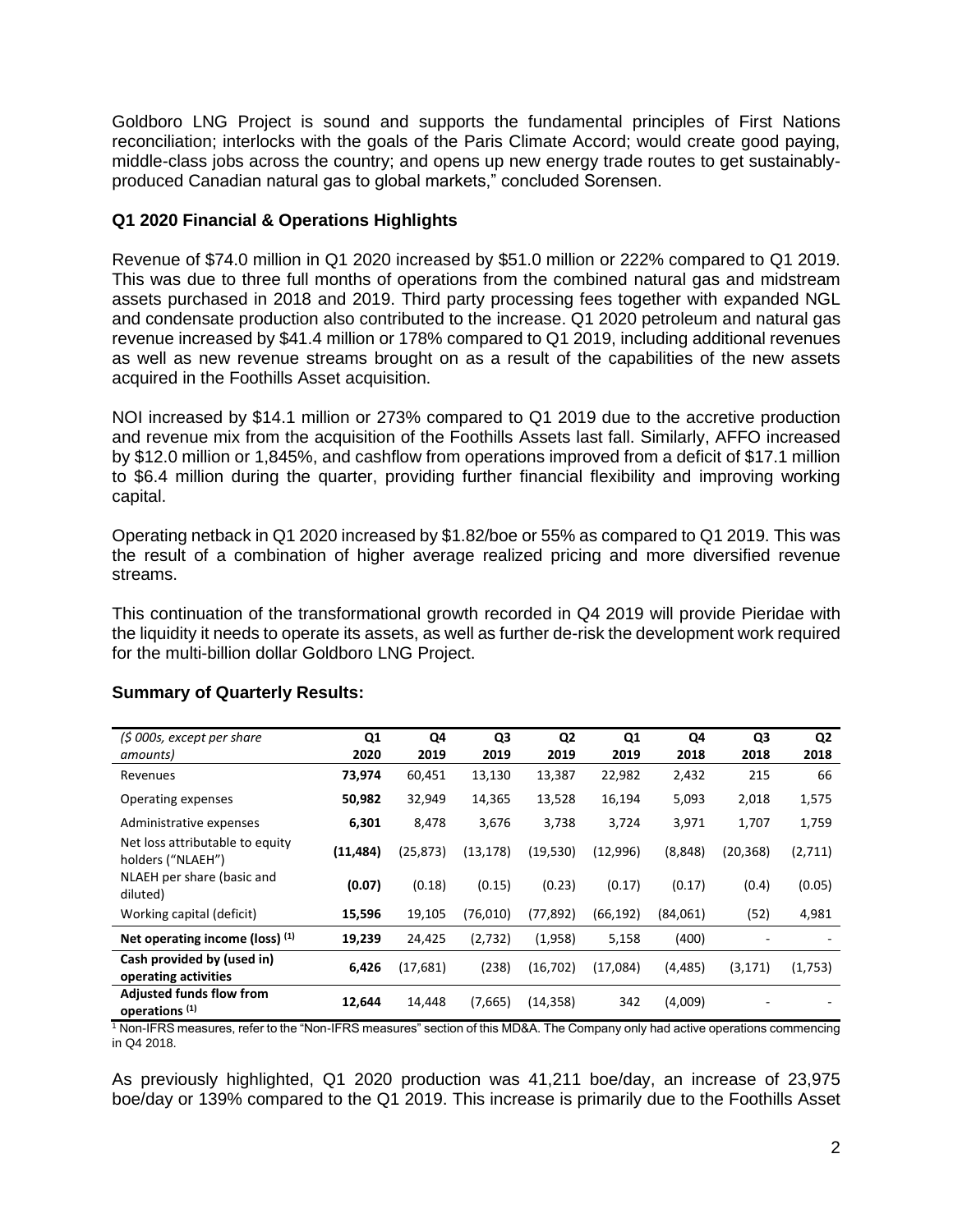acquisition, partially offset by unplanned outages in the first two months of 2020 at two gas processing facilities during the coldest weeks of the year, which was rectified during the quarter. The significant growth in condensate and NGL production in the quarter reflects the deep cut capacity of the processing facilities acquired last fall.

The Company continues to have a strong hedging program in place to partially insulate itself from volatile commodity prices, which has proven successful at providing a degree of pricing certainty and revenue stability during these uncertain and challenging times. Realized natural gas prices were \$2.23/mcf, which is \$0.29/mcf or 15% higher than benchmark prices of \$1.94 during the quarter.

## **COVID-19 Response/Adjustments:**

The Company reacted quickly and decisively early on in dealing with the potential impacts of COVID-19, implementing strict and consistent guidelines such as respecting the requirement for social distancing; a focus on frequent hand-washing; and having the protocol at the ready to selfisolate should anyone exhibit symptoms of the virus, which no employee has experienced.

Since mid-March, a majority of Pieridae head office employees have been working remotely, with the aligned purpose of ensuring all of the Company's assets continue to operate safely and reliably. The assets have continued to perform well, without incident.

Pieridae maintained its focus on protecting the physical and mental well-being of its employees while doing all it could to protect against layoffs of full-time staff. That said, the Company has recognized the need to react to ensure the business remains viable for the near and long-term. The Board and CEO have absorbed a 20% reduction in compensation, VPs and above received a 15% cut and there has been a reduction of 10% in earnings for all salary/hourly employees.

## **AER Shell Asset Licence Transfer Decision**

On May 13, 2020, the Alberta Energy Regulator ("AER") made the decision to deny the application to transfer licences from Shell's Foothills Assets to Pieridae.

While disappointed by the AER's decision, both Pieridae and Shell are moving swiftly to evaluate options on the transfer applications and will continue to attempt to seek clarity from the regulator to define an appropriate path forward.

The decision has nothing to do with Pieridae's financial position nor its ability to remediate certain assets. The issue for denial was the fact that there is no precedent for splitting a licence or no ability under the current legislation to do so, which is how the application submitted by Shell was presented to the AER. This issue only applies to the Waterton and Jumping Pound gas plants.

The Foothills Assets are high quality and they include operating wells and three deep-cut sour gas processing plants with long term potential and remain attractive as the anchor production for our Goldboro LNG Project.

The Company is confident that the Shell Asset acquisition, having previously closed and been successfully integrated into Pieridae's operations, can be aligned to address the concerns of the AER. Pieridae continues to maintain a solid relationship with Shell Canada and they remain with us as we work through a solution to this matter.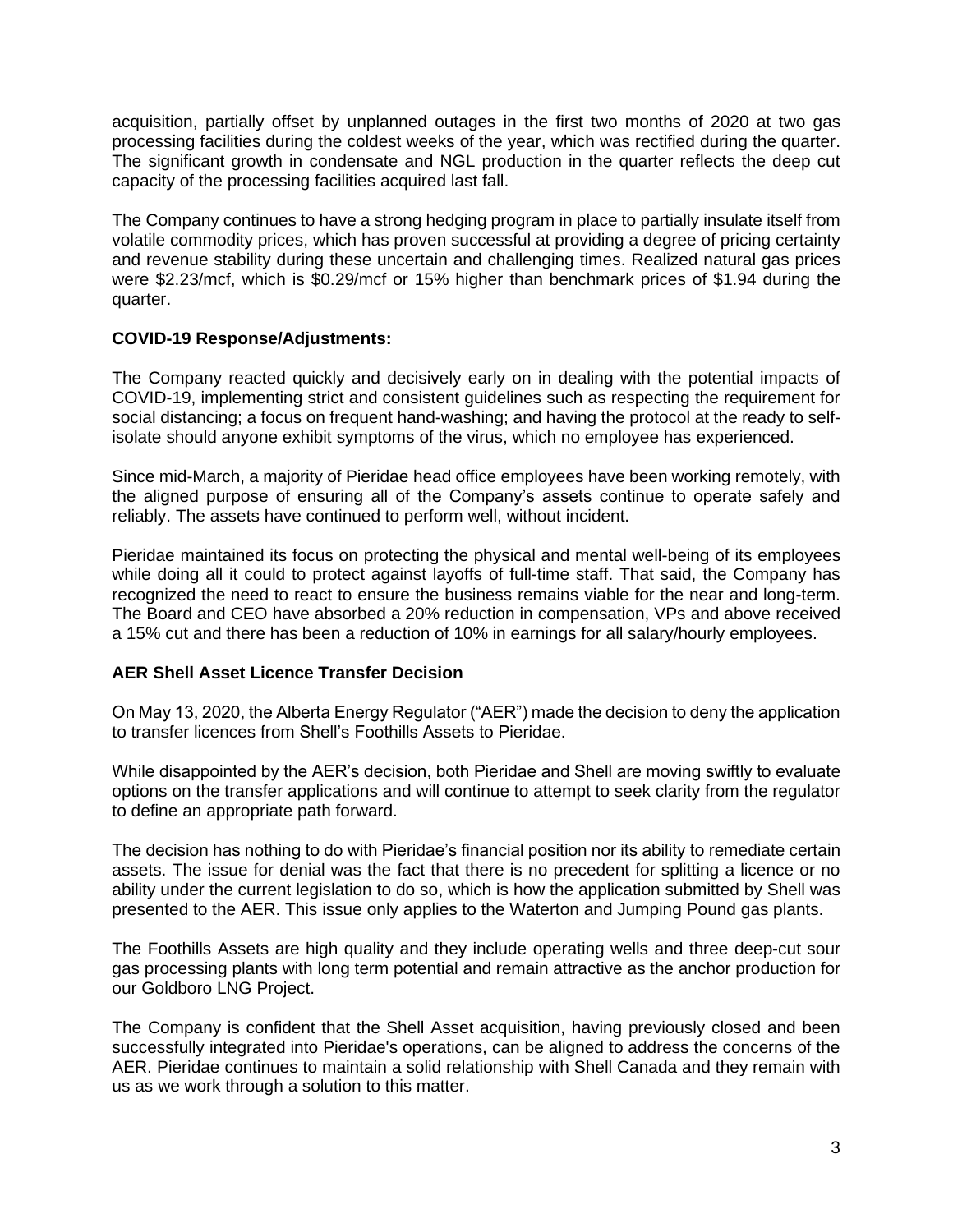## **Q1 2020 Developments**

#### **Uniper Deadlines Extensions**

On May 5, the Company announced that it and energy company Uniper Global Commodities agreed to extend key deadlines under their joint, 20-year agreement. The deadline extensions included expected commercial deliveries of gas to Uniper to start between August 31, 2025 and February 28, 2026; and the extension to June 30, 2021 of the deadline to make a positive final investment decision for the Company's proposed Goldboro LNG Facility. The 20-year agreement with Uniper is for all of the liquefied natural gas produced at Goldboro Train 1 or 4.8 million tonnes per annum ("mmtpa").

Pieridae remains focused on progressing work with KBR to deliver a fixed price contract to build the gas liquefaction Facility. The Company has begun to contract for services outside the primary engineering, procurement, construction and commissioning contract with the intent to begin the site preparation work as soon as possible. Some of these main activities include building the wharf and jetty, road reconstruction and constructing the work camp.

#### **Guidance:**

We anticipate 2020 NOI in the range of \$70 million to \$90 million, production of 40,000 to 45,000 boe/day, capital expenditures of \$28 million, and investment in Goldboro LNG development expense of \$16 million. We anticipate commodities hedging of 40% to 60% on a boe/day basis, and \$11.50 to \$13.00/boe realized operating costs, not including transportation costs of approximately \$0.90/boe.

## **About Pieridae**

Founded in 2011, Pieridae, a majority Canadian owned corporation based in Calgary, is focused on the development of integrated energy-related activities, from the exploration and extraction of natural gas to the development, construction and operation of the Goldboro LNG facility and the production of LNG for sale to Europe and other markets. Pieridae is on the leading edge of the re-integration of the LNG value chain in North America. After completion of all the transactions disclosed in this news release, Pieridae has 157,641,871 common shares issued and outstanding which trade on the TSX Venture Exchange ("PEA").

#### **For further information please contact:**

## **Alfred Sorensen, Chief Executive Officer**

Telephone: (403) 261-5900

## **Rob Dargewitcz, Chief Financial Officer**

Telephone: (403) 261-5900

## **James Millar, Director, External Relations**

Telephone: (403) 261-5900

#### **Forward-Looking Statements**

Certain statements contained herein may constitute "forward-looking statements" or "forwardlooking information" within the meaning of applicable securities laws (collectively "forward-looking statements"). Words such as "may", "will", "should", "could", "anticipate", "believe", "expect",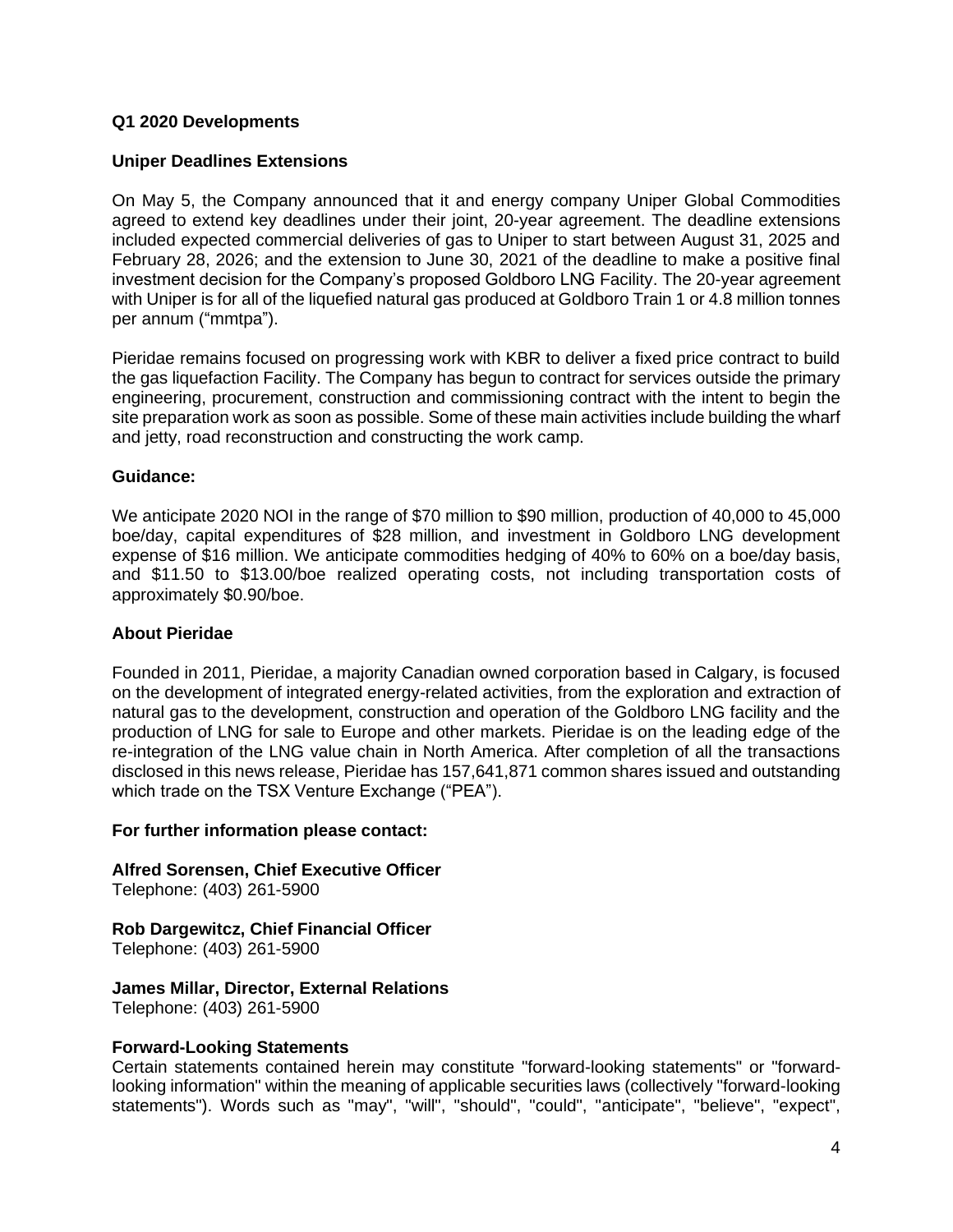"intend", "plan", "potential", "continue", "shall", "estimate", "expect", "propose", "might", "project", "predict", "forecast" and similar expressions may be used to identify these forward-looking statements.

Forward-looking statements involve significant risk and uncertainties. A number of factors could cause actual results to differ materially from the results discussed in the forward-looking statements including, but not limited to, risks associated with oil and gas exploration, development, exploitation, production, marketing and transportation, loss of markets, volatility of commodity prices, currency fluctuations, imprecision of resources estimates, environmental risks, competition from other producers, incorrect assessment of the value of acquisitions, failure to realize the anticipated benefits or synergies from acquisitions, delays resulting from or inability to obtain required regulatory approvals and ability to access sufficient capital from internal and external sources and the risk factors outlined under "Risk Factors" and elsewhere herein. The recovery and resources estimate of Pieridae's reserves provided herein are estimates only and there is no guarantee that the estimated resources will be recovered. As a consequence, actual results may differ materially from those anticipated in the forward-looking statements.

Forward-looking statements are based on a number of factors and assumptions which have been used to develop such forward-looking statements, but which may prove to be incorrect. Although Pieridae believes that the expectations reflected in such forward-looking statements are reasonable, undue reliance should not be placed on forward-looking statements because Pieridae can give no assurance that such expectations will prove to be correct. In addition to other factors and assumptions which may be identified in this document, assumptions have been made regarding, among other things: the impact of increasing competition; the general stability of the economic and political environment in which Pieridae operates; the timely receipt of any required regulatory approvals; the ability of Pieridae to obtain qualified staff, equipment and services in a timely and cost efficient manner; the ability of the operator of the projects which Pieridae has an interest in, to operate the field in a safe, efficient and effective manner; the ability of Pieridae to obtain financing on acceptable terms; the ability to replace and expand oil and natural gas resources through acquisition, development and exploration; the timing and costs of pipeline, storage and facility construction and expansion and the ability of Pieridae to secure adequate product transportation; future commodity prices; currency, exchange and interest rates; the regulatory framework regarding royalties, taxes and environmental matters in the jurisdictions in which Pieridae operates; timing and amount of capital expenditures, future sources of funding, production levels, weather conditions, success of exploration and development activities, access to gathering, processing and pipeline systems, advancing technologies, and the ability of Pieridae to successfully market its oil and natural gas products.

Readers are cautioned that the foregoing list of factors is not exhaustive. Additional information on these and other factors that could affect Pieridae's operations and financial results are included in reports on file with Canadian securities regulatory authorities and may be accessed through the SEDAR website (www.sedar.com), and at Pieridae's website (www.pieridaeenergy.com). Although the forward-looking statements contained herein are based upon what management believes to be reasonable assumptions, management cannot assure that actual results will be consistent with these forward-looking statements. Investors should not place undue reliance on forward-looking statements. These forward-looking statements are made as of the date hereof and Pieridae assumes no obligation to update or review them to reflect new events or circumstances except as required by Applicable Securities Laws.

Forward-looking statements contained herein concerning the oil and gas industry and Pieridae's general expectations concerning this industry are based on estimates prepared by management